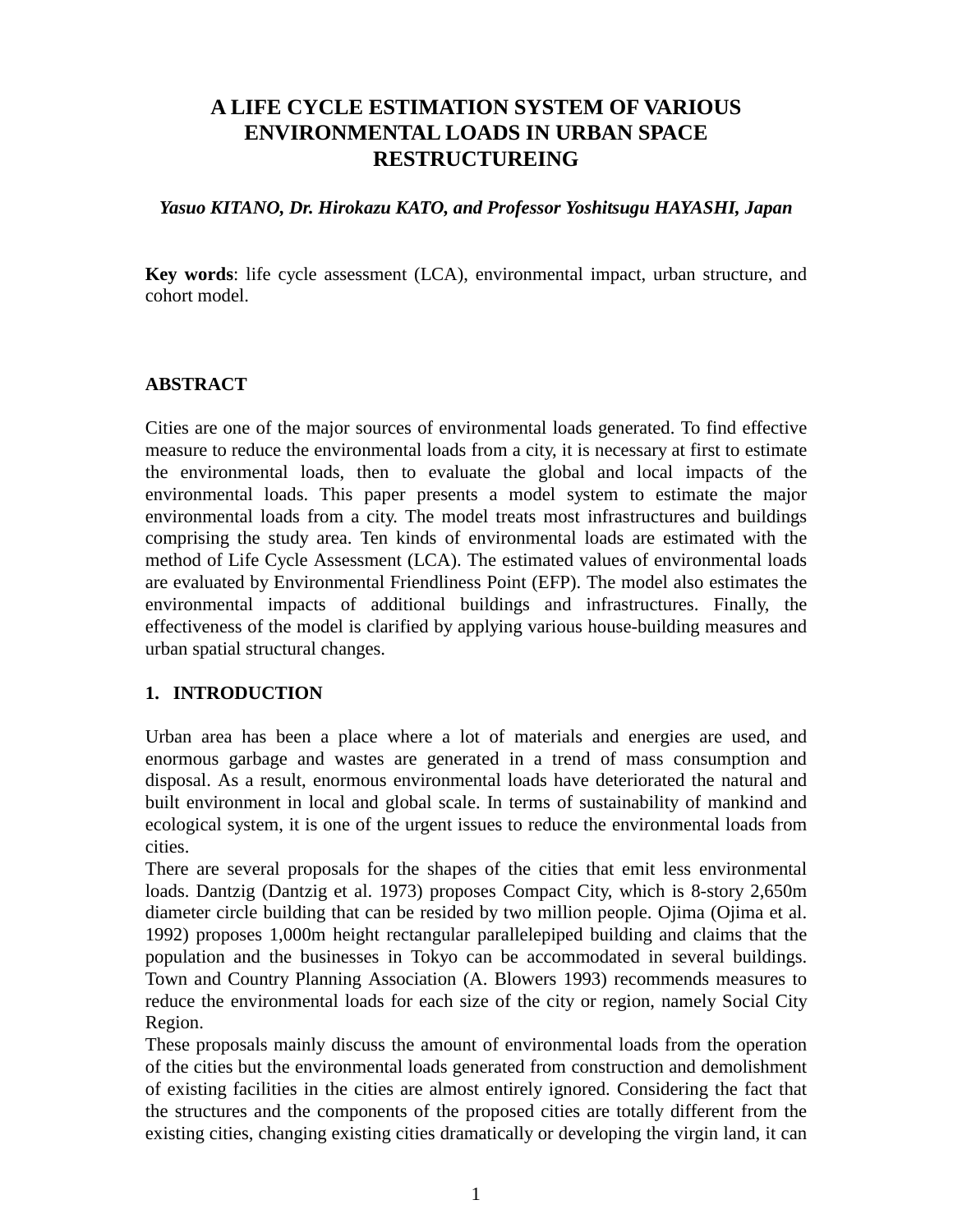be said that it is necessary to estimate the amount of environmental loads considering the process of change of the cities.

There is also other problem, which is the existence of the tradeoff between environmental loads. If one environmental load is reduced by a measure, other environmental loads could increase instead. Also normally in terms of the estimation of environmental load, carbon dioxide is mainly focused on with the concern of global warming, but it is also necessary to estimate and evaluate other environmental loads.

Considering the problems of existing research conducted, this paper presents a GISbased simulation system to estimate ten kinds of environmental loads from a city. As a method of the estimation of environmental loads, Life Cycle Assessment (LCA) is applied for each facility. The merit of the introduction of LCA is that it is possible to estimate direct and indirect environmental loads from all stage of the facilities. To evaluate the environmental loads, Environmental Friendliness Point (EPA) is used as an integrated indicator. Also to describe the changing structure of the city, Building Cohort Model is applied.

## **2. APPLYING LCA TO URBAN SPACE RESTRUCTURING MEASURES**

## **2.1 Definition of Life Cycle Environmental Load and Extended Life Cycle Environmental Load**

Figure 1 shows the overall sources of environmental loads and their relationships with each other. There are three activities, landuse, transportation, and production and consumption. These are related with each other. For example, when landuse changes, the traffic pattern also changes. Then, this change causes the landuse change in the long run.

These activities are conducted on the "urban stock", which is composite of facilities that relate to a city such as



*Figure 1: Activities and their relationship*

buildings and infrastructures. Existing researches about Infrastructure LCA (ILCA) have dealt with the Life Cycle Environmental Load (LCEL) from each facility. However, when treating a whole city, not only the urban stock itself generates environmental loads, but also the condition of urban stock changes the activities in a city and this also causes the change of the amount of environmental loads from a city. Kato (Kato 1998) defines the Extended Life Cycle Environmental Load (ELCEL) as environmental loads from urban stock (LCEL) and environmental loads from the activities that relate to a city. In this research, the concept of ELCEL is applied to estimate the environmental loads.

## **2.2 Existing Research**

There are several researches estimating the environmental loads from a city or an area. One method is macro approach. This is appropriate to estimate the amount of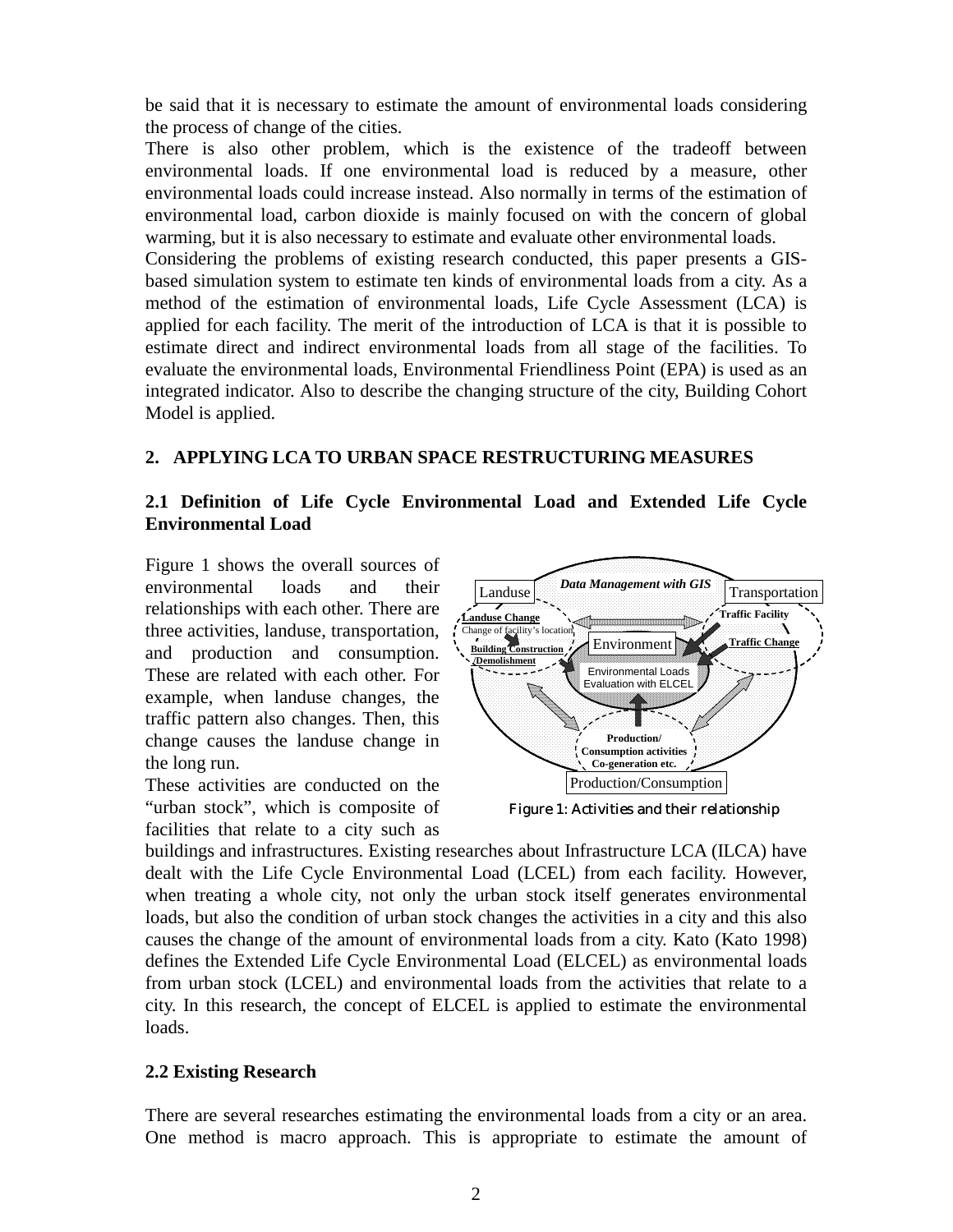environmental loads more correctly but it is difficult to test the effect of environmental load reduction measure. On the other hand, summing up approach, which estimates the environmental loads from each facility and activity and then piles up all of them, is appropriate to test the reduction measures. Existing researches estimating the environmental loads by summing up approach from a city or an area are summarized below:

## 1. HANAKI (Hanaki et al. 1996)

It focuses on the construction and operation stage of a New Town and analyzes how locational arrangement of each facility and the construction methods for it affect the amount of environmental load. This research is the first attempt to estimate the environmental load (carbon dioxide) from several facilities composing certain area with LCA. However, it does not consider the overall life cycle of each facility.

## 2. MORIOKA (Morioka et al. 1999)

It tries to estimate the amount of environmental loads with LCA from the existing facilities in the central business district (Nakanoshima District) of Osaka Japan, considering the life cycle of the facilities and the traffic generated from the district. It also estimates the amount of environmental loads by applying the several area-revitalizing measures. It is the first attempt to estimate the environmental loads from the existing city, by applying the concept of ELCEL. However, as this research uses disaggregate data of each facility, it is hard to widen the area of study because of the problem of data collection. Also it is hard to take accordance with the traffic or landuse analysis models that are mainly based on the zonal analysis, and this model linkage problem causes the problem of description of the structural change of the city.

# 3. KURODA (Kuroda et al. 1999)

This research estimates the amount of carbon dioxide from landuse and transportation of Kobe City in Japan with zonal analysis. A measure set for landuse and transportation that minimizes the carbon dioxide emission is decided considering the tradeoffs between them. However, as it doesn't consider LCEL of each facility, the amount of the environmental loads could be underestimated and the reduction rate of the measure set could be overestimated.

## **2.3 Characteristics of this Research**

Considering the shortcomings of the existing researches, this research attempts to estimate the environmental loads with the concept of ELCEL. This research has five characteristics listed below:

– STUDY AREA

Study area is Nagoya City, Japan. Its population is about two million and the administration area is  $326.35 \text{km}^2$ . Zonal analysis is conducted, although sometimes the characteristics of each zone are not considered well. However, LCA can be applied to a city easily with zonal analysis and the results can be taken accordance with the traffic and landuse model. The number of zone is 108.

– FACILITIES CONSIDERED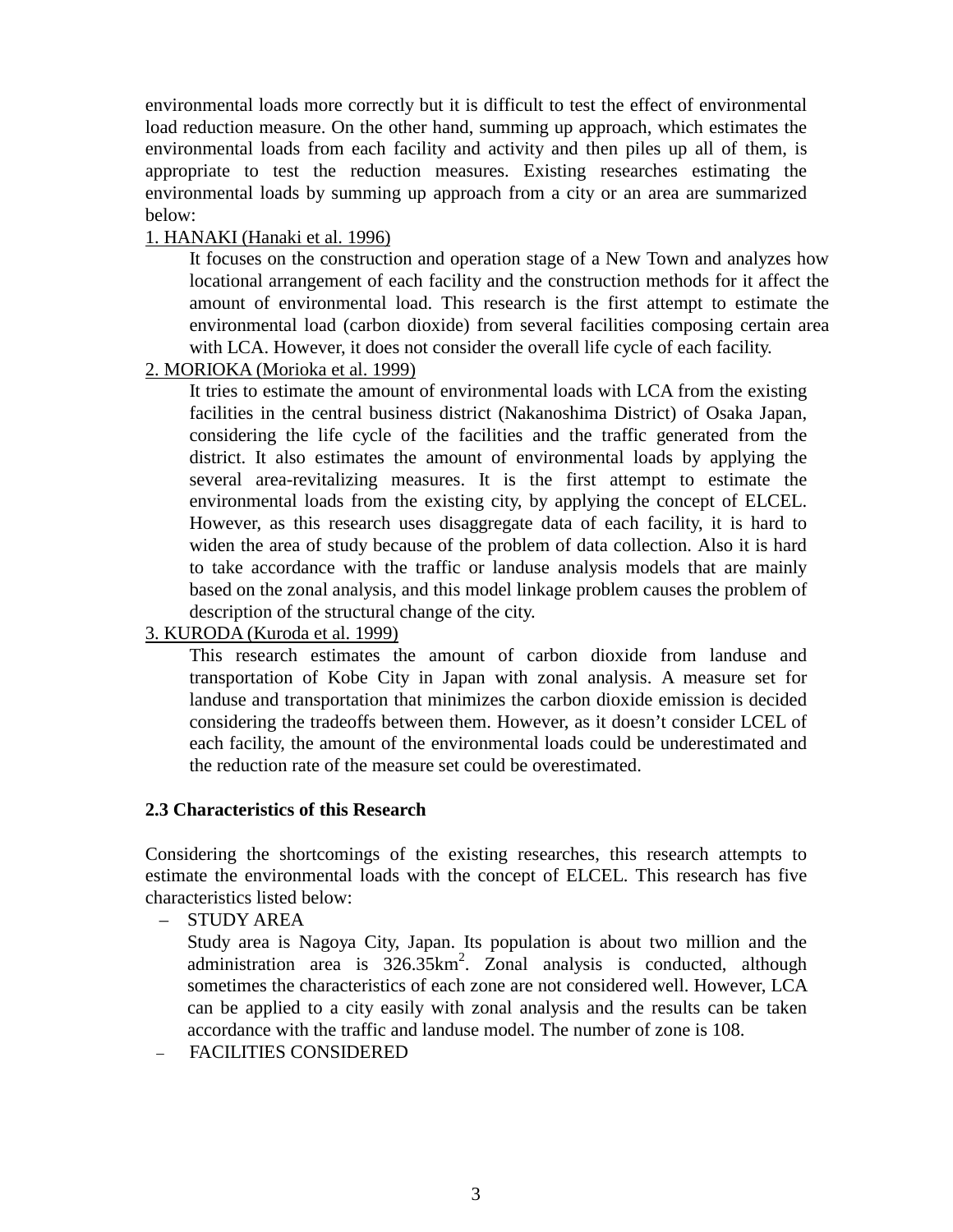Table 1 shows the facilities considered, the Life Cycle Inventory (LCI) methods applied for each stage, and the durability of each facility. The development of green belt that fixes the carbon dioxide is dealt with. In terms of sewage and water supply works, the construction and demolishment stage is not mentioned. As these

| <b>Classification</b> | <b>Facility</b>                   | Sub-class                  | <b>LCI Method</b><br>$R^*$<br>C*<br>A* | Durability                                                                                                                                              |
|-----------------------|-----------------------------------|----------------------------|----------------------------------------|---------------------------------------------------------------------------------------------------------------------------------------------------------|
| House                 | Detached                          | Wood, Steel                | ΞQ                                     | t @ t @ Survival Rate                                                                                                                                   |
|                       | Apartment                         | <b>RC.SRC</b>              |                                        | t @ t @ t @ Survival Rate                                                                                                                               |
| Other Building        | Office. Hotel. Public. Commercial | <b>RCSRC</b>               | † @<br>±Φ                              | # @50 years                                                                                                                                             |
| Transportation        | Road                              | <b>Asphalt</b>             | ± @                                    | $\pm$ @15 years                                                                                                                                         |
|                       | Subwav                            |                            | İΑ<br>Α<br>-                           | 160 years                                                                                                                                               |
| Incineration          | Incineration Works                |                            |                                        | $\pm$ $\circledast$ A $\pm$ $\circledast$ $\frac{15}{50}$ years (machine)<br>$\pm$ $\circledast$ A $\pm$ $\circledast$ $\frac{15}{50}$ years (building) |
|                       | Crusher Mill                      |                            |                                        | $\pm \Phi$ A $\pm \Phi$ $\pm \Phi$ 15 years (machine)<br>50 years (building)                                                                            |
| Sawage                | Sewaœ Works                       |                            | φt                                     |                                                                                                                                                         |
|                       | Sludge Incinerator                |                            | ± @                                    |                                                                                                                                                         |
|                       | Pipeline                          |                            | Ι@                                     | # @50 years                                                                                                                                             |
| <b>Water</b>          | Water Works                       |                            | ± @                                    |                                                                                                                                                         |
|                       | Pileline                          |                            | ± @                                    | ± @50 years                                                                                                                                             |
| Park. Green Belt      |                                   | City Park, Breen Belt<br>. |                                        | @20 years                                                                                                                                               |

*Table 1: Facilities, LCI Method and Durability* 

¦‡ @FConvined Method, ‡ AFApplication of I/O Analysis ¦A: Construction, B:Meintenance, C:Demolishment

facilities have been changed continuously, replacing some of the machines or widening reservoirs, construction and demolishment stage is included in the maintenance stage. The durability of each type of house is given by the survival rate of each age, which is mentioned in *BUILDING COHORT MODEL*.

# – ENVIRONMENTAL LOADS ESTIMATED AND ENVIRONMENTAL LOAD EVALUATION INDICATOR

To cover almost all major pollutants from a city, ten kinds of environmental loads,  $CO<sub>2</sub>$ , energy consumption, waste, water consumption,  $NO<sub>x</sub>$ ,  $SO<sub>x</sub>$ , BOD, COD, T-N and T-P are estimated by using the Embodied Environmental Load Emission Unit (Tsurumaki et al. 1999).

To analyze the tradeoffs between various environmental loads, Environmental Friendliness Point (EFP) is introduced as environmental load evaluation indicator (Kato et al. 2000). EFP is defined by Distance-to-Target Method, which is based on the categorization and relative weight to each category. In this research, the number of category is six, Global Warming  $(CO_2)$ , Acidification  $(NO_x \text{ and } SO_x)$ , Water Pollution (COD, T-N and T-P), Air Pollution (NO<sub>x</sub> and SO<sub>x</sub>), Energy Consumption, and Waste. The value of each environmental load is characterized by the physical characteristic within each category, and then it is changed to the value of environmental influence potential of each category. Then, the value of environmental influence potential within each category is weighed based on the natural resources' deposits, the environmental standards or acceptable amount of pollutants' emission.

Distance-to-Target Method is widely prevailing method in LCA studies and has the scientific objectivity compared with the questionnaire method. However, it is difficult to decide appropriately the environmental standards or acceptable amount of emission. Especially when considering the long-term description of the change of certain area, the weights between the categories can change. For example, the weight of waste can change in relation to the condition of the waste generated and the areas constructed for disposal in the future. Also in the future the environmental standards and the acceptable emission would become stricter, and then weights change. As these issues contain uncertainty, in this research the weight of each category is set constant. This means that the value of EFP might be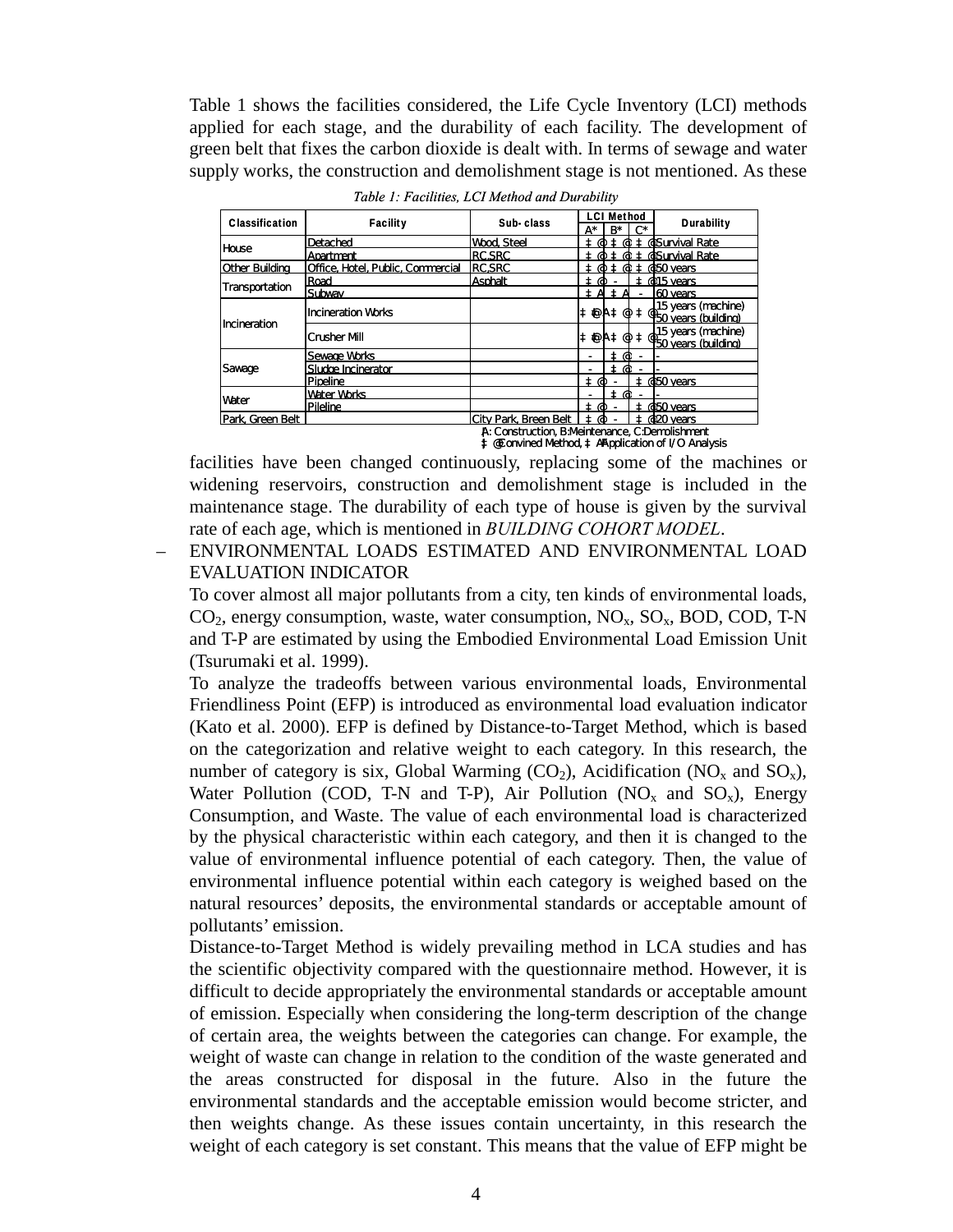under estimated.

#### – PREPCCUPATION OF THE ANALYSIS

Exogenous variables such as land price and household savings are set constant. On the other hand, variables, such as demographic forecast of each zone and average housing floor space, are assumed to change taking accordance with the demographic forecast from 1998 to 2020 by Nagoya City Hall.

In terms of the relationship between landuse and transportation, the effects of the landuse change to the transportation activities are considered. However, the effects of the change of the transportation to the landuse, the industrial, and the commercial activities are not considered. To analyze these effects, landuse model must be introduced. The environmental loads from commercial and industrial sector are not considered because of data limitation.

#### **3. BUILDING COHORT MODEL**

To consider the transition of the structure of the city, by applying Building Cohort Model which is same as the cohort model used in demographic forecast, the estimation of environmental loads in time series can be conducted and several housing and city structure measures are tested.

Figure 2 shows the calculation method of building cohort model. By using *1-r<sub>t</sub>*, which represents the demolishment rate of age  $t$  ( $r_t$  represents the survival rate of age  $t$ ), total number of demolished houses in year *y* can be described as  $\Sigma_t(I-r_t)C_t$ . By inputting the number of new houses exogenously which is represented as  $C_{0,y+1}$ , total number of houses in year  $y+1$  can be described as  $\sum_{t+1} C_{t+1,y+1}$ .

Figure 3 shows the structure of model constructed. It is applied to each zone and each type of houses in Nagoya. This model has two modules such as locational selection module, and structure selection and house type selection module. Through these modules, the effects of the measures can be analyzed.





The survival rate used is the result of Noshiro (Noshiro 1991). Building data used is Housing Statistics in Nagoya in 1992. The data can be gained in each ward and it is allocated to the 108 zones proportionate to the number of household in each zone. The house type is decided by multi regression analysis (variables: number of people in each household, land price i. e.). As the number of people in each household has tendency of decreasing, the ratio of apartment house increases and then the number of apartment houses increases. In terms of structure type, it also could change, but it is fixed to the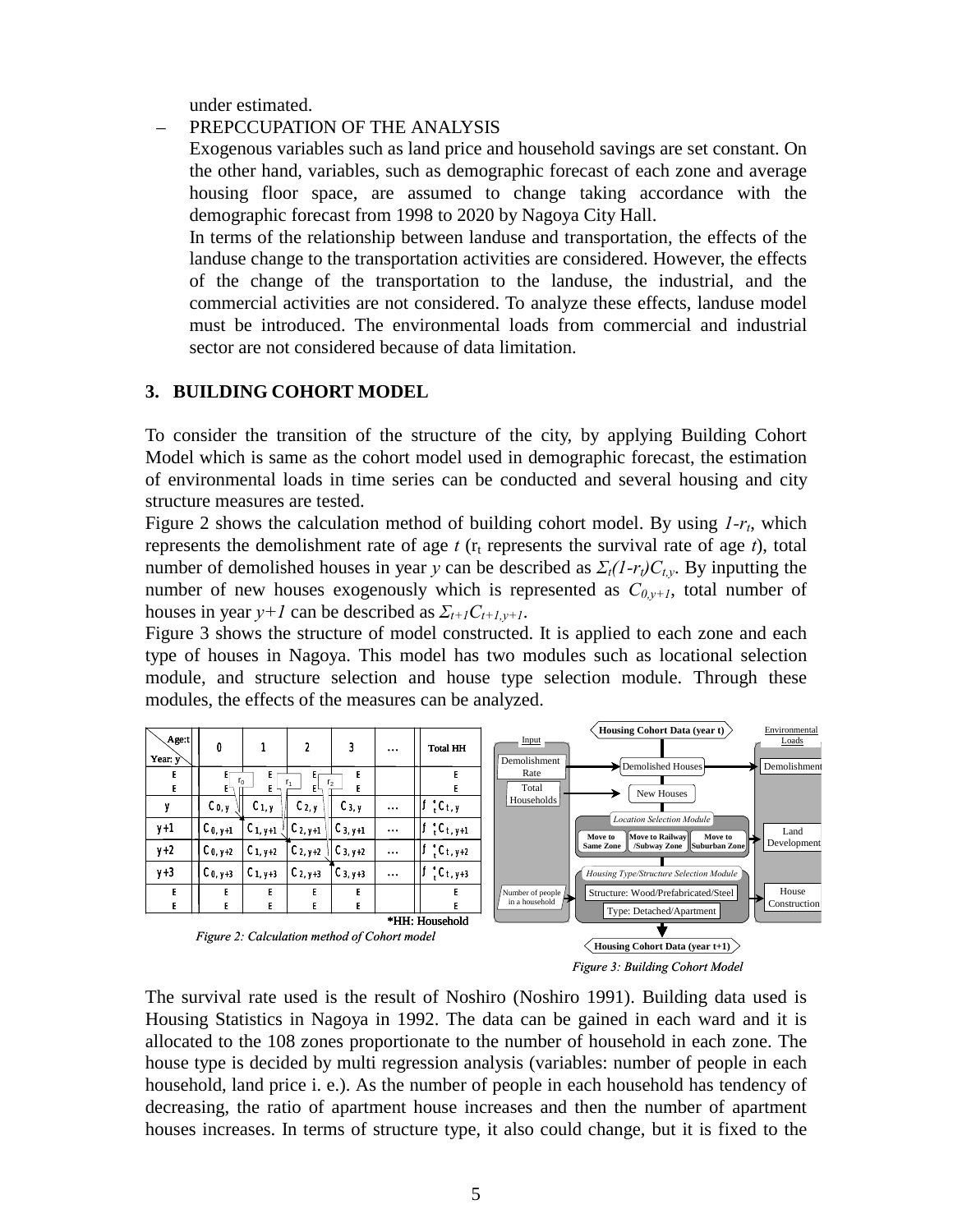ratio that is gained from the Housing Statistics in Nagoya, because of the data limitation.

# **4. ENVIRONMENTAL LOADS ESTIMATION METHODS AND GIS BASED SIMULATION SYSTEM**

## **4.1 Life Cycle Inventory (LCI) Method Applied**

Table 1 shows the facilities considered and LCI method applied to each stage. Considering the characteristics of the data, two types of LCI method, Combined Method and Application of Input/Output Analysis, are used. The application of these Methods to the environmental estimation is described below:

#### – COMBINED METHOD

Data of materials and energies used in construction, maintenance, operation and demolishment of each facility is divided into the minimum unit with the adding-up materials of each facility and then the minimum unit data is classified into the categories of I/O Matrix. The classified materials and energies are multiplied by embodied environmental load emission unit, and then the environmental loads can be estimated. The merit of this method is that it can estimate environmental loads from the minor change of the materials or construction methods and it can estimate direct and indirect environmental loads by using Embodied Environmental Load Emission Unit.

In this research, these data is stored in Material Matrix Database (91 categories) per unit (per square meter i.e.) in monetary term. The estimated amount is multiplied by Embodied Environmental Load Emission Unit (91 categories, Tsurumaki et al. 1999) and the scale of each facility, and then ten kinds of environmental loads can be estimated. As the price of each material and energy must be the price in 1990 to coordinate with the I/O Matrix but the prices of the adding-up materials are not always the price in 1990, so the amount of materials and energies are at first converted to the prices in 1999 and then they are modified to the prices in 1990 with the deflator of Statistics of Construction. As the values in I/O Matrix are the prices of producers, the prices must be converted to the producers'. And this can be done by reducing the added value of each material and energy from its price in 1999.

## – APPLICATION OF INUT/OUTPUT ANALYSIS

As some of the machines or facilities cannot be applied to Combined Method because they are too complex to apply the Combination Method, Application of Input/Output Analysis is applied. The prices of them in 1990 are converted to the prices of the producers and then they are multiplied by Embodied Environmental Load Emission Unit. This method is used for the machines that are used in sewage works, water supply mills and incinerating works.

In addition to the environmental load, water demand, and sewage and garbage generated must be estimated in this research. In terms of the garbage from households in each zone, multiple regression analysis (variables: population and household savings) is conducted to forecast the amount of it. To estimate the amount of the environmental loads  $(CO_2, NO_x$  i.e.), transportation of the garbage to the incineration works is considered as well as the emission from incineration. Origin/Destination Matrix is made based on the amount of the garbage in each zone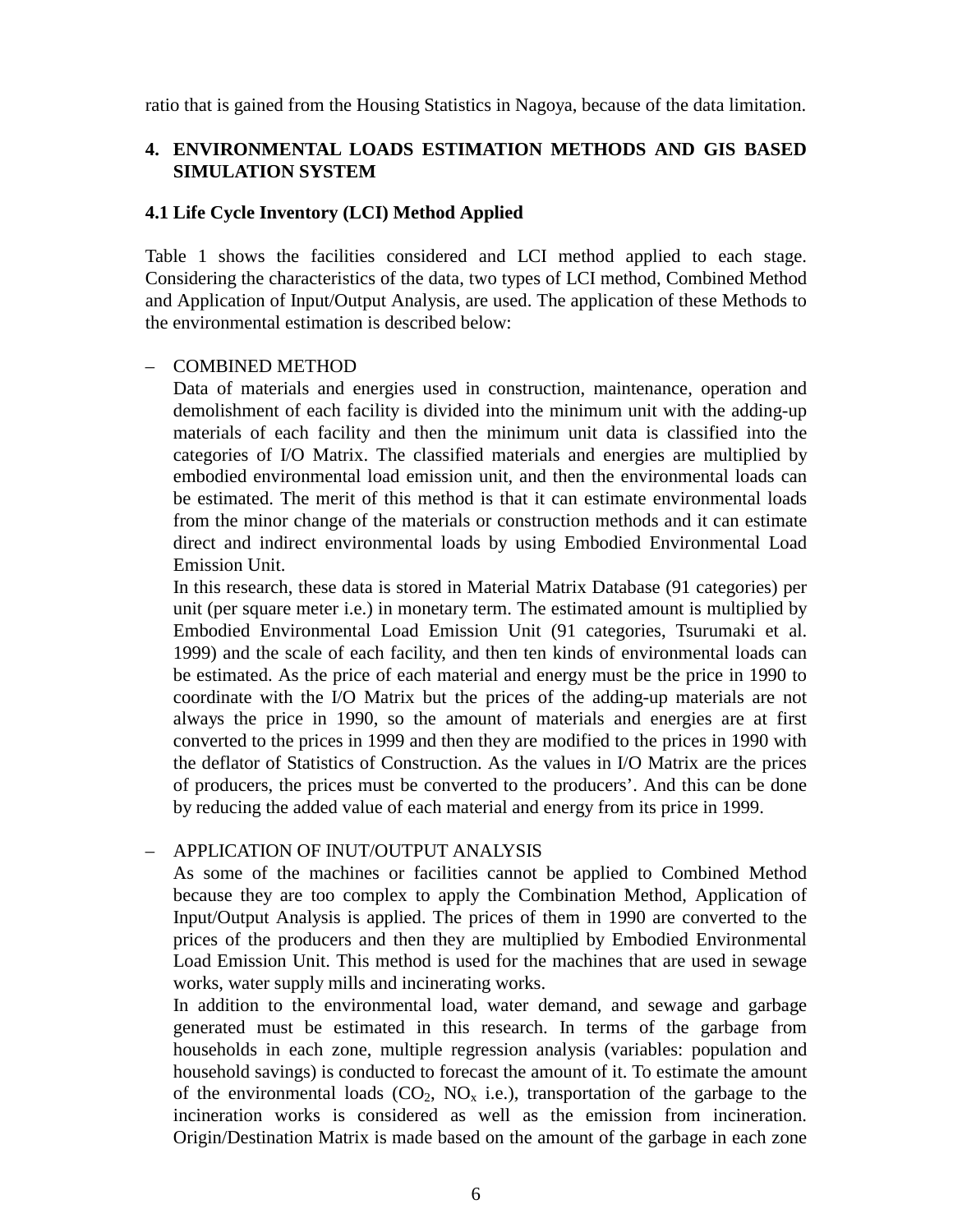and the locations of the incineration works. Then the environmental loads can be estimated by allocating OD Matrix to the road network. In terms of sewage and water demand, it is assumed from the existing research that they are proportionate to the floor space of a household.

In terms of the transportation activities, four-stage transport forecast method is applied to calculate the velocity and traffic volume of each type of vehicle of each road. By applying the velocity- $CO_2$  and velocity- $NO_x$  curves for each type of vehicle, the amount of the  $CO<sub>2</sub>$  and  $NO<sub>x</sub>$  can be estimated.

# – GEOGRAPHIC INFORMATION SYSTEM BASED SIMULATION SYSTEM

As a lot of data is used for simulation for each scenario, GIS based simulation system is constructed to ease the data manipulation. The software used is Arc/Info (EWS version) and the programming language for customization is Arc Macro Language and C. With it, Graphic User Interface is constructed to ease the scenario setting and simulation.





This system is composed of four modules, a)database, b)scenario setting and simulation, c)environmental load estimation, and d)result display. Database module manages the spatial and non-spatial data. Spatial data is managed as coverage and non-spatial data is maintained as normal database. By using the function of the database software through GUI, these data can be aggregated for each purpose. Scenario setting and simulation module is used for scenario setting through GUI. Then it is used for calculation of building cohort model, and traffic demand estimation and allocation. Environmental load estimation module calculates the amount of the environmental loads and EFP, using the result of the calculation by Scenario setting and simulation module. Display module displays the result of the calculation of each module.

#### **5. MEASURES APPLIED**

The measures applied are listed in Table 2. The start year is 1991 and the final year is 2040. The calculation is conducted in every five years and the calculated values are five year total. BAU (Business As Usual) means that all facilities will change according to the trend change and the

*Table 2: Measures to be applied*

| Classificatio        | Measure                                 | Condition                                                                                                             | <b>Effects</b>                                                                                                                          |  |
|----------------------|-----------------------------------------|-----------------------------------------------------------------------------------------------------------------------|-----------------------------------------------------------------------------------------------------------------------------------------|--|
| BAU                  | c <b>BAU</b>                            | <b>ü T</b> rend                                                                                                       | ü                                                                                                                                       |  |
| Housing              | <b>Longer</b><br>c.<br>Durability       | <b><i><u>ü</u></i></b> Double the durability                                                                          | <b><i>i</i></b> Decrease of the amount of waste<br>from building demolishment<br><b>Ü</b> Decrease of the newly constructed<br>building |  |
|                      | <b>R</b> ifficient<br><b>Energy Use</b> | ü 180% off of energy use<br>for air conditioning                                                                      | <b>Ü</b> Decrease of the energy use in<br>operation of the building<br>Increase the insulating materials<br>ü                           |  |
| Structure of<br>City | Concentration                           | <i><u><b>Concentrating the HHs</b></u></i><br>of demolished houses to<br>around the major rail<br>and subway stations | i multipleright in the modal share of the<br>subway<br><i>i</i> Decrease the total trip length of<br>vehicle                            |  |
|                      | Green Belt<br>c                         | <b><i><u>U</u></i></b> Creening the brown<br>field                                                                    | <i>i</i> l Fixing the carbon dioxide                                                                                                    |  |

characteristics of the traffic such as modal share are constant. Measures for housing (2 and 3) and measures for structure of the city (4 and 5) are not only tested as a single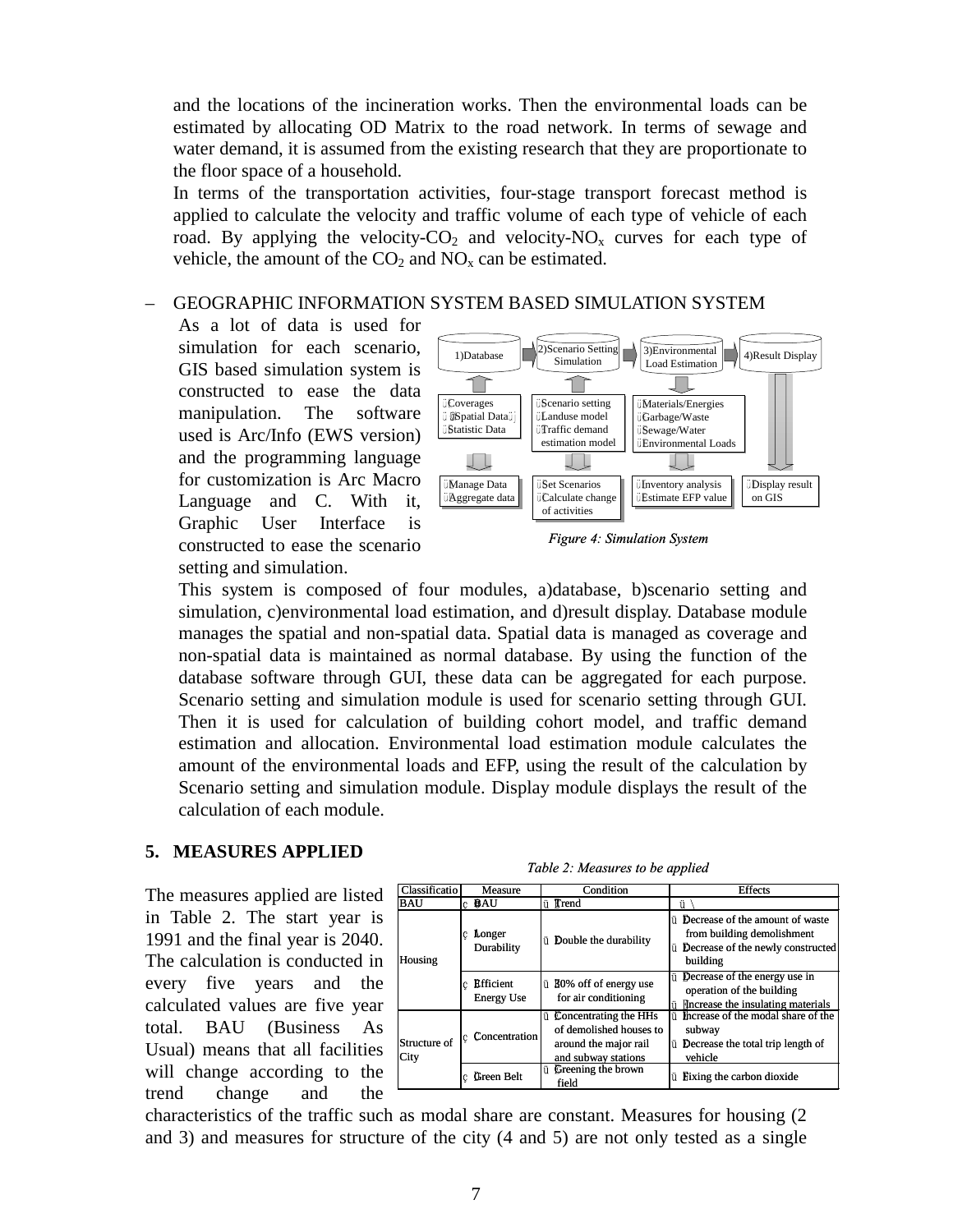measure, but also are tested to see the effective combination.

## **6. RESULTS**

#### **6.1 LCEL by the Measures for Housing Sector**

Figure 5 shows the transitional change of the amount of  $LC-CO<sub>2</sub>$  of 1.BAU, 2.Longer Durability and 3.Efficient Energy Use from the housing sector.

BAU shows that in the fifty years from 1991- 95 to 2036-40 the amount of  $LC-CO<sub>2</sub>$ increases by 21.0%. Longer Durability Measure shows that until 2010 it increases almost same direction as BAU but after that it goes downward and finally decreases by 2.1%



(compared with 1991-95 of BAU) and by 19.1% (compared with 2036-40 of BAU). In terms of Longer Durability measure, the amount of energy use increases by

2.9% (1991-95 BAU) and decreases by 15.4% (2036-40 BAU). The amount of  $NO_x$ decreases by 6.2% (1991-95 BAU) and decreases by 23.7% (2036-40 BAU). Also the waste from building demolishment increases 51.8% (1991-95 BAU) and decreases by 65.0% (2036-40 BAU). In the long run, Longer Duration measure is efficient to reduce the environmental loads.

On the other hand, in terms of Energy Efficient Measure,  $LC-CO<sub>2</sub>$  increases by 17.6% (1991-95 BAU) and decreases by 2.7% (2036-40 BAU). The share of the energy efficient house increases year by year and in 2036-40 the share of the energy efficient house dominates. But the effectiveness of this measure is slim, because of the additional insulating materials that cause the increase of the environmental loads in construction stage. LC-Energy increases by 16.3% (1991-95 BAU) and decreases by 2.0% (2036-40 BAU). LC-NO<sub>x</sub> increases by 17.9% (1991-95 BAU) and decreases by  $0.5\%$  (2036-40) BAU). These results show that only with the Energy Efficient Measure it is hard to reduce the environmental loads to meet the COP3 criteria.



Figure 6 shows the result of the change of EFP from the housing sector from 1991-95 to 2036-40 in BAU. The value of EFP from the construction stage increases gradually. The average floor space of the detached house is about two times larger than that of the apartment house. However, the materials used in the apartment house are mainly steel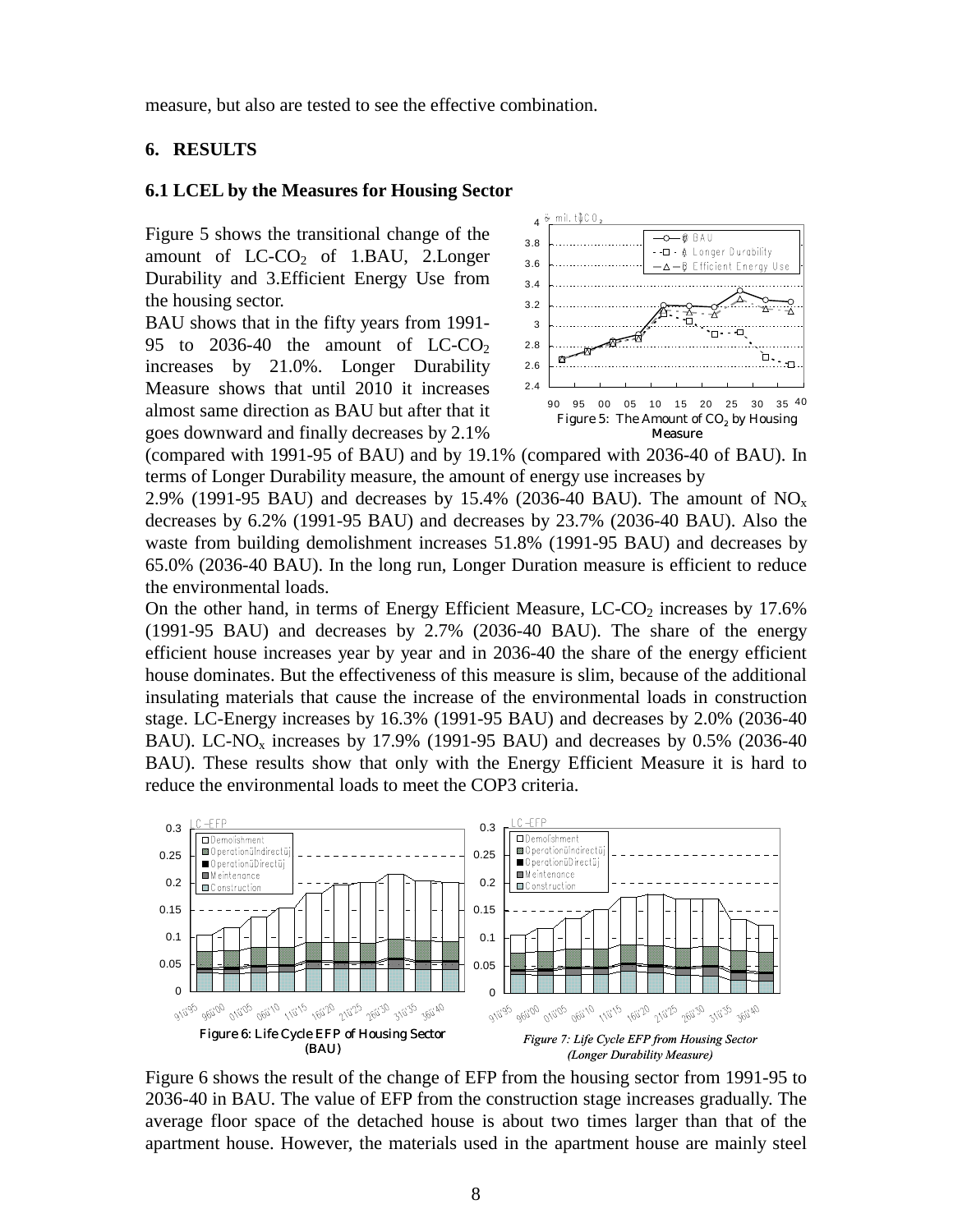and concrete. This brings about more environmental loads compared with the Japanese typical wooden detached house. As the share of the detached house decreases and the share of the apartment house increases in 50 years, this causes the increase of the EFP of the construction of houses. The value of EFP of the waste increases dramatically by 300% and the share of the waste in the total value is 54.1% in 2036-40. Evaluating by EFP, the waste turns out to be a major source of environmental loads.

In Figure 7 shows the result of the Longer Durability Measure. In it, as the numbers of the new buildings and the demolished buildings decrease gradually, so the EFP decreases by 28.6% compared with the peak value in the 2016-20. From this result, the Longer Durability Measure is effective to decrease the EFP.

#### **6.2 LCEL by the Measures for the City Structure**

Figure 8 shows the transitional change of the  $LC-CO<sub>2</sub>$  and also Figure 9 shows LC-EFP from the all facilities considered. 4.Concentration Measure is that the households whose houses are demolished move to the zone where there are major railway or subway stations. 5.Green Belt Measure means that the brown fields, which are made by the movement of the households with 4.Concentration Measure, are changed into the green park. The  $CO<sub>2</sub>$  fixing rate of the green park is set to 30t-C/ha year (Ichimura 1999).

In terms of BAU, LC-CO<sub>2</sub> increases by  $21.6\%$  in 2036-40 compared with the value in 1991-95. By the combination measure  $2+3$ , LC-CO<sub>2</sub> increases until 2015 but after that it goes downward. Finally in 2036-40 it increases by 2.2% (1991-95 BAU) and decreases by 16.0% (2036-40 BAU). In terms of Measure 2+4, the similar change as Measure 2+3 occurs. With the combination measure of  $2+4+5$ , LC-CO<sub>2</sub> decreases by 31.5% (BAU in 1991-95). And it decreases by 34.6%, when 3.Energy Efficiency is added. This is because the area of the green belt increases year by year and in 2036-40 the area of the green belt is  $91 \text{km}^2$ , which is about one fourth of the total administration area of Nagoya. This shows the effectiveness of Green Belt Measure when the large green belt is developed.



By BAU, LC-EFP increases by 89.0% in 2036-40 (BAU 1991-95). On the other hand, Measure 2-5 brings about relatively low increase by 21.2%. The reason why the result of the Each Measure set is almost similar is that each Measure set contains 2.Longer Durability, which dominate the value of LC-EFP.

#### **6.3 ELCEL by the Measures for the City Structure**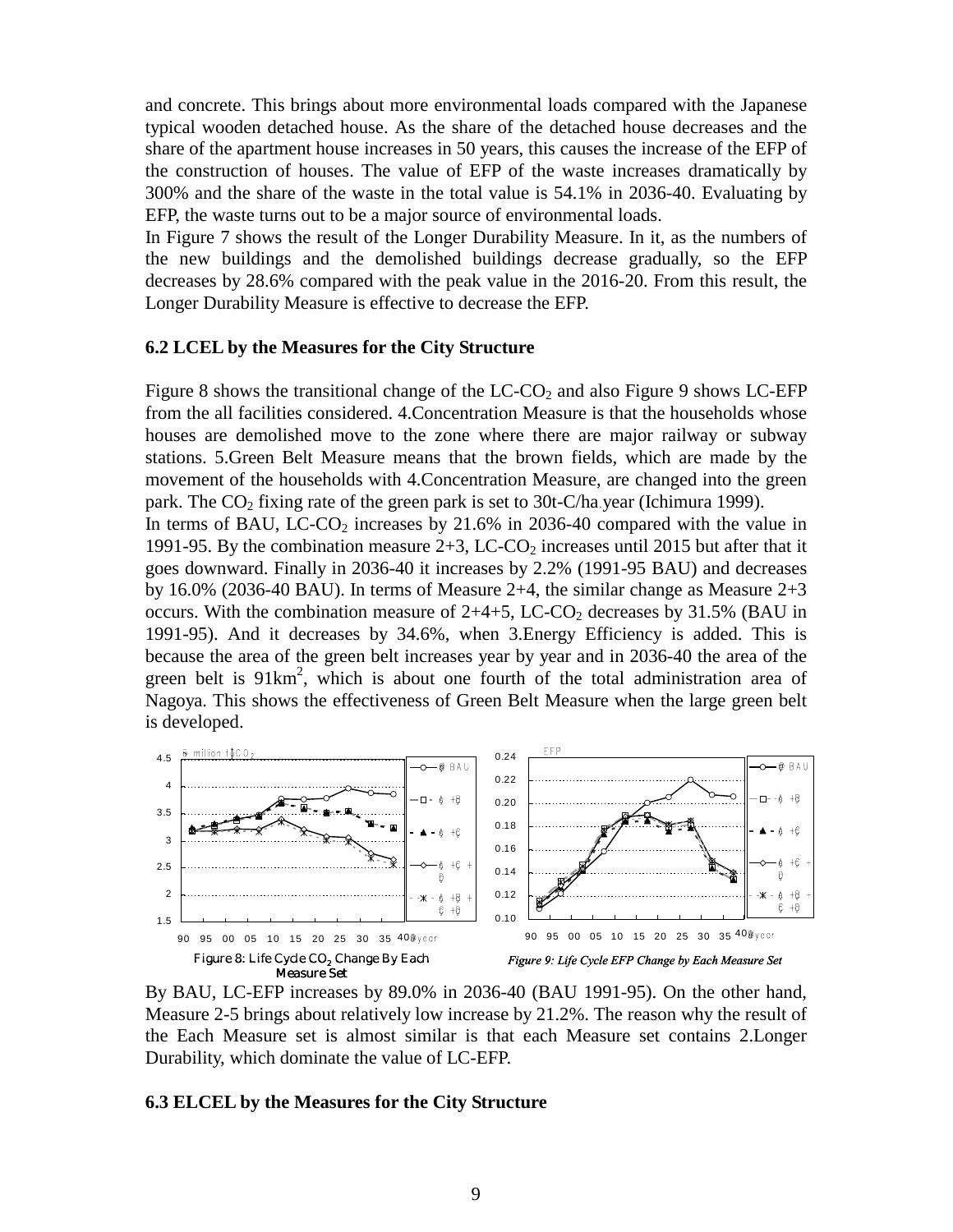Figure 10 to 12 show the Extended Life Cycle (ELC)  $CO_2$ ,  $NO_x$  and EFP respectively. In terms of  $ELC-NO<sub>x</sub>$ , which causes the air pollution, the vehicle is the major source. In terms of ELC-EFP, housing sector is the major source. When applying the combination



measure, 2 to 5, it can reduce ELC- $CO_2$  by 39.1%, ECL-NO<sub>x</sub> by 51.9%, and ELC-EFP by 1.1% (BAU 1991- 95). Also this measure reduces ELC-CO<sub>2</sub>by 49.8%, ECL-NO<sub>x</sub> by 61.4%, and ELC-EFP by 41.5% compared with the BAU in 2036-40.

From these results, it can be said that the majorities of ELCEL are vehicle and housing sector oriented and other sectors such as rail and sewage dominate little. To reduce the amount





*Figure 12: Extended Life Cycle EFP by Each Measure Set in 2036-40*

of ELCEL, it can be said that the measures for housing sector and landuse arrangement (concentration) is effective.

#### **7. CONCLUSION**

In this research, a model system, which can evaluate the environmental loads from the implementation of the long-term city structure change, is developed. Zonal analysis is conducted to take accordance with the landuse and traffic simulation models. Applying the building cohort model, the long-term renewal process of the housing location is described. As the model system is developed on the GIS with GUI, it is possible to handle lots of special and non-spatial data easily.

Furthermore, ten kinds of environmental loads are estimated and evaluation of the environmental loads is conducted by EFP.

The knowledge gained from this study is summarized as:

- In BAU, the amount of  $LC-CO<sub>2</sub>$  from facilities in 50 years will increase by 21%. Also the amount of waste from housing demolishment in 2036-40 will be three times as much as that is in 1991-95. However, by applying combination measure, it is possible to reduce them,
- When evaluating by EFP, the waste from the housing demolishment dominates a lot. So Longer Durability Measure can contribute to reduce EFP,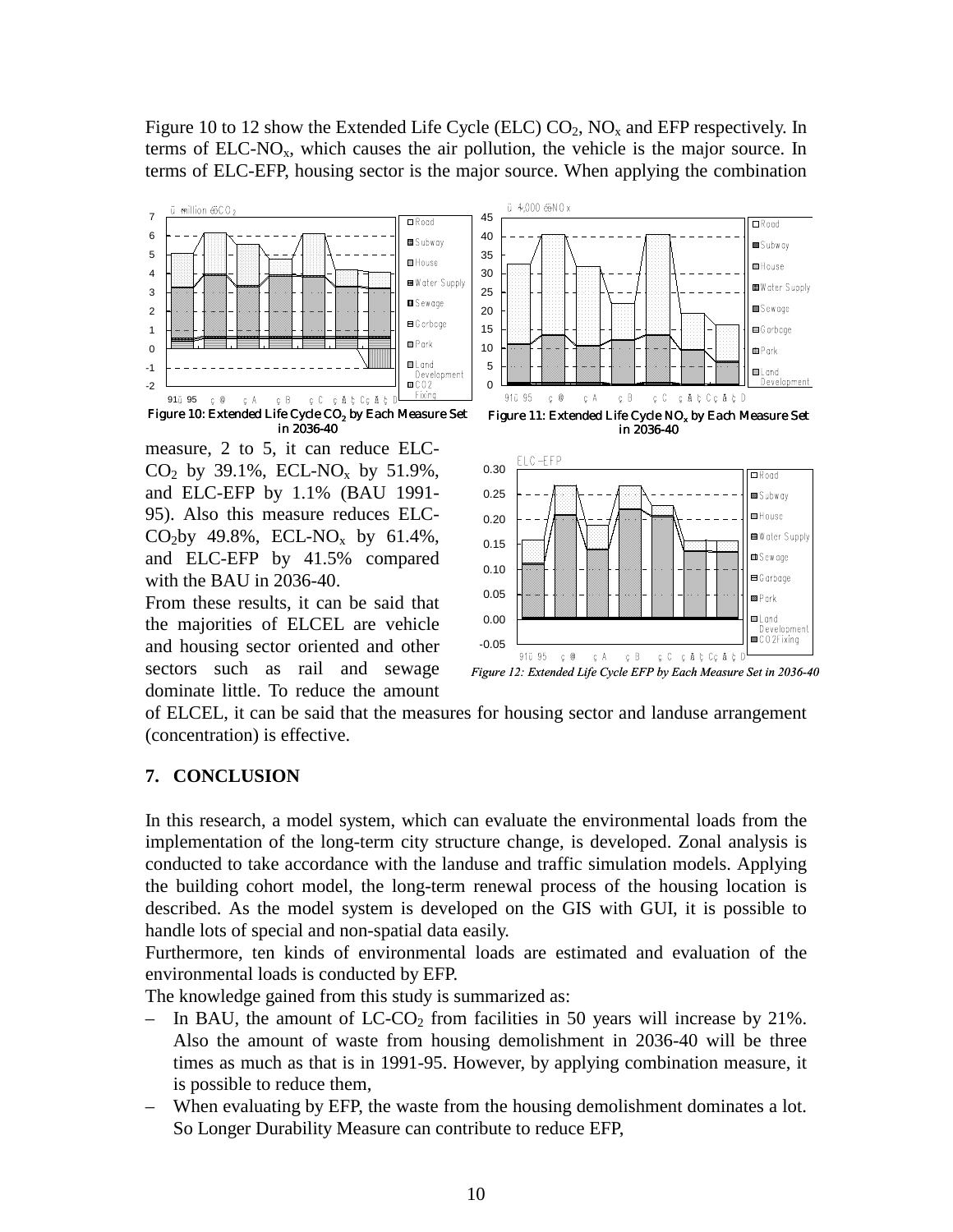- The amount of LCEL from the housing sector is much larger than that from sewage, water supply and land development. So the housing sector is important element to reduce the environmental loads,
- The Concentration Measure has a potential to reduce the environmental loads from the transportation sector. And the ratio of the reduction is almost equal to that of Measure for housing sector,
- And the Concentration Measure can contribute to reduce  $ELC-NO<sub>x</sub>$ . Also together with the Green Belt Measure it can reduce ELC-CO<sub>2</sub>.

## **8. THE FUTURE**

In this research, co-generation system and district heating/cooling system whose introduction could contribute less emission are not considered. Heat-island effect, which would be changed by the landuse change and affect the energy use, is not considered. Considering them, the effective measures to reduce the environmental loads will be sought. And the environmental loads from commercial and industrial sector will be considered.

## **REFERENCES**

- Blowers A, 1993: Planning for a Sustainable Environment; A Report by the Town and Country Planning Association pp150-189, Earthscan
- Dantzig G B et al., 1973: Compact City, A Plan for Livable Urban Environment, W.H. Freeman and Company
- Hanaki K et al., 1996: Reduction of Carbon Dioxide Emission from Construction of NEW TOWNS, Environmental Systems Research vol.24 pp250-271, Committee of Environmental Systems, Japan Society of Civil Engineers
- Ichimura K et al., November 1999: A Study of Atmospheric  $CO<sub>2</sub>$  Storage by Trees in Urban Parks, Papers on City Planning, City Planning Review Special Issue pp1-6, The City Planning Institute of Japan
- Kato H, 1998: Life Cycle Assessment as a Environmental Impact Estimation Method for Transportation Planning, Traffic Engineering Vol.33 No.3 pp81-86, Japan Society of Traffic Engineers
- Kato H et al. 2000: A LCA-Based Evaluation Model of Change in Environmental Load due to Improvement of Transport Systems, Proceedings of 28<sup>th</sup> Annual Meeting Environmental Systems Research pp131-138, Committee of Environmental Systems, Japan Society of Civil Engineers
- Kuroda K et al. October 1999: A Synthetic and Quantitive Evaluation of Policies to Reduce Carbon Dioxide Emission in Urban Area, Proceedings of The Infrastructure Planning Committee, No.22 (1) pp655-666, Japan Society of Civil Engineers
- Morioka T et al. 1999: Urban Environmental Management based upon Life Cycle Estimation of  $CO<sub>2</sub>$  from Central Urban Districts, Environmental Systems Research vol.27 pp355-364, Committee of Environmental Systems, Japan Society of Civil Engineers
- Ojima T et al, 1992: Global Environmental Impact from Building Sector Eco City, The City Planning Institute of Japan
- Statistics of Construction, 1997: Ministry of Construction Department of Construction